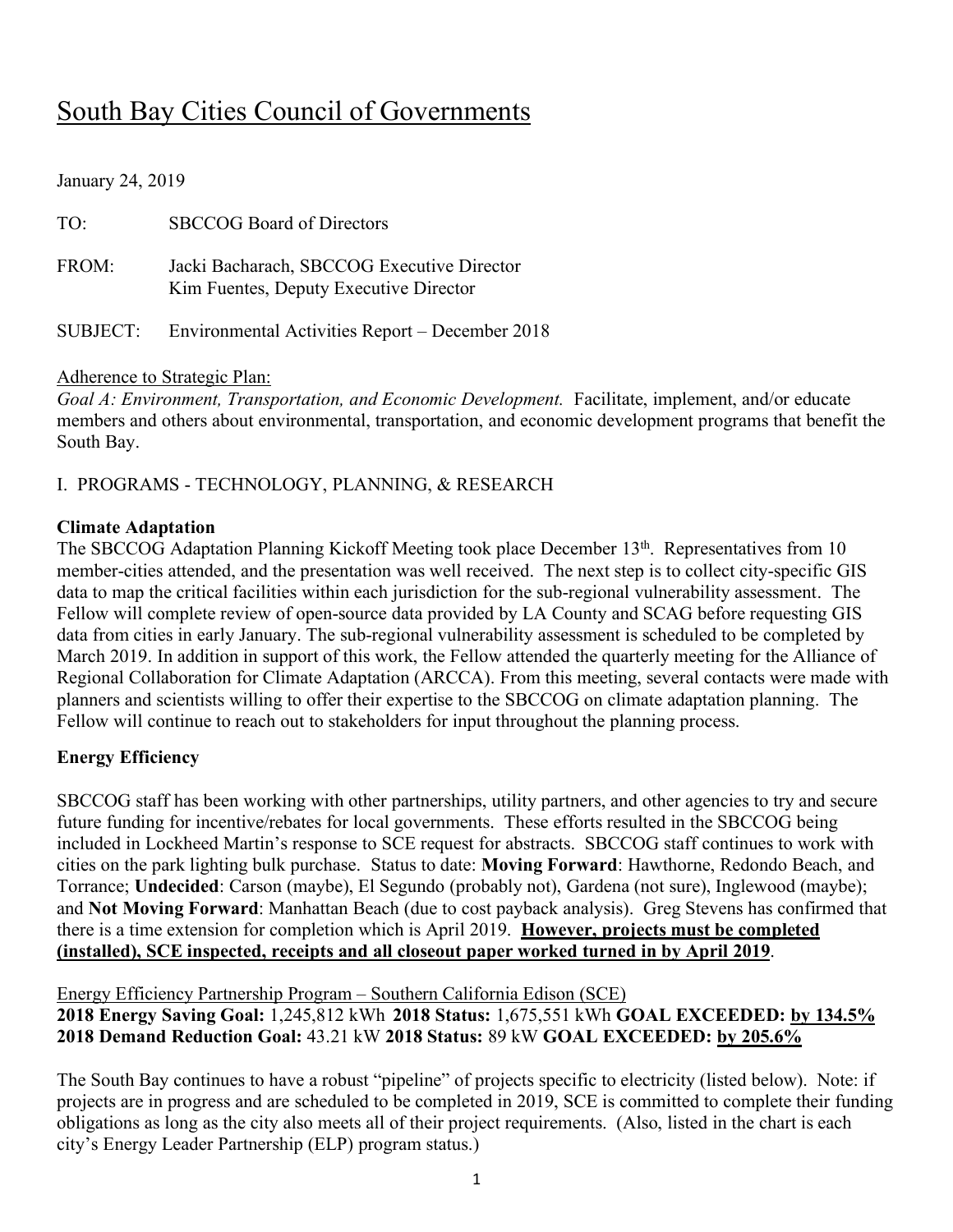| <b>City</b>          | <b>Current</b><br><b>ELP</b><br><b>Tier Level</b> | <b>Energy Efficiency Measures (EEMs)</b> | <b>Estimated</b><br>Completion<br><b>Date</b> | <b>Estimated kWh</b><br>savings | <b>Estimated</b><br>Incentive (\$) |
|----------------------|---------------------------------------------------|------------------------------------------|-----------------------------------------------|---------------------------------|------------------------------------|
|                      |                                                   | Pool Pump VFD                            | Q4/18                                         | 51,758                          | \$11,646                           |
| Carson               | Gold                                              | <b>LED</b> Streetlights                  | Q4/18                                         | 588,596                         | \$234,752                          |
|                      |                                                   | <b>LED Sports Lighters</b>               | Q2/19                                         | 733,452                         | \$124,687                          |
| El Segundo           | Gold                                              | <b>Exterior LED Lighting</b>             | Q2/19                                         | 184,396                         | \$31,347                           |
| Gardena              | Gold                                              | Exterior & Interior Lighting             | Q2/19                                         | 78,125                          | \$13,281                           |
|                      |                                                   | Exterior & Interior Lighting             | Q2/19                                         | 284,534                         | \$24,626                           |
| Hawthorne            | Platinum                                          | <b>Exterior LED Lighting</b>             | Q2/19                                         | 194,254                         | \$38,851                           |
|                      | Platinum                                          | <b>Exterior LED Lighting</b>             | Q4/18                                         | 29,574                          | \$5,915                            |
| Hermosa Beach        |                                                   | LS-1 LED Streetlights                    | Q4/18                                         | 212,423                         | \$100,000                          |
|                      |                                                   | Chiller VFD/HVAC Controls                | Q1/19                                         | 238,000                         | \$63,645                           |
| Inglewood            | Platinum                                          | <b>Exterior LED Lighting</b>             | Q2/19                                         | 477,067                         | \$81,101                           |
|                      |                                                   | <b>Elevator Motor-Generator Set</b>      | Q4/18                                         | 121,900                         | \$29,007                           |
|                      |                                                   | <b>LED Sports Lighters</b>               | Q2/19                                         | 305,597                         | \$61,119                           |
| Manhattan Beach      | Platinum                                          | Street lights (LS-1 to LS-2 conversion)  | Q4/19                                         | 517,922                         | \$103,584                          |
|                      |                                                   | <b>Exterior LED Lighting</b>             | Q4/18                                         | 55,305                          | \$13,890                           |
| Palos Verdes Estates | Platinum                                          | <b>LED</b> Lighting                      | Q2/19                                         | 33,739                          | \$7,240                            |
| Rancho Palos Verdes  | Platinum                                          | LED LS-1 to LS-2 Conversion              | Q4/19                                         | 557,976                         | \$240,992                          |
| Redondo Beach        | Gold                                              | <b>Exterior LED Lighting</b>             | Q2/19                                         | 381,513                         | \$64,857                           |
|                      |                                                   | <b>LED</b> Lighting                      | Q1/19                                         | 42,311                          | \$7,193                            |
| <b>Rolling Hills</b> | Gold                                              | <b>LED</b> Lighting                      | Q4/18                                         | 9,000                           | N/A                                |
|                      |                                                   | <b>Exterior LED Lighting</b>             | Q2/19                                         | 841,894                         | \$143,122                          |
| Torrance             |                                                   | LS-1 LED Streetlights                    | Q4/18                                         | 3,679,729                       | \$933,037                          |
|                      | Gold                                              | Interior LED Lighting                    | Q2/19                                         | 837,954                         | N/A                                |
|                      |                                                   | VFD & Pump Motor                         | Q4/18                                         | 172,003                         | \$29,240                           |
|                      |                                                   | Interior LED Lighting                    | Q4/18                                         | 16,741                          | N/A                                |
|                      |                                                   |                                          | Total                                         | 10,594,005                      | \$2,351.486                        |

Energy Efficiency Partnership Program – Southern California Gas Company (SCG) **2018 Goal:** 10,000 therms **2018 Status**: 1,890 therms installed, 55,856 therms in pipeline awaiting SCG approval

| Agency            | <b>Project</b>              | <b>Therm Savings</b> | Incentive  |
|-------------------|-----------------------------|----------------------|------------|
| City of Inglewood | Replace 3 x boilers         | 1,890                | \$2,835    |
| City of Carson    | Hemingway Park pool heaters | 5,856                | \$8,784    |
| <b>LAUSD</b>      | Pressureless steamers       | 50,000               | \$75,000   |
| Torrance USD      | Pool heaters                | TBD                  | <b>TBD</b> |
|                   | Total                       | 57,746               | \$86,619   |

SCE/SCG Strategic Plan Funding: SBCCOG received a time extension for the Strategic Plan project dealing with energy use management. Utility data and square footage has been collected from all cities and the process for benchmarking has begun in Torrance and Inglewood. It has also been determined, that the SBCCOG's regular Partnership funds can also be used to benchmark facilities through 2019.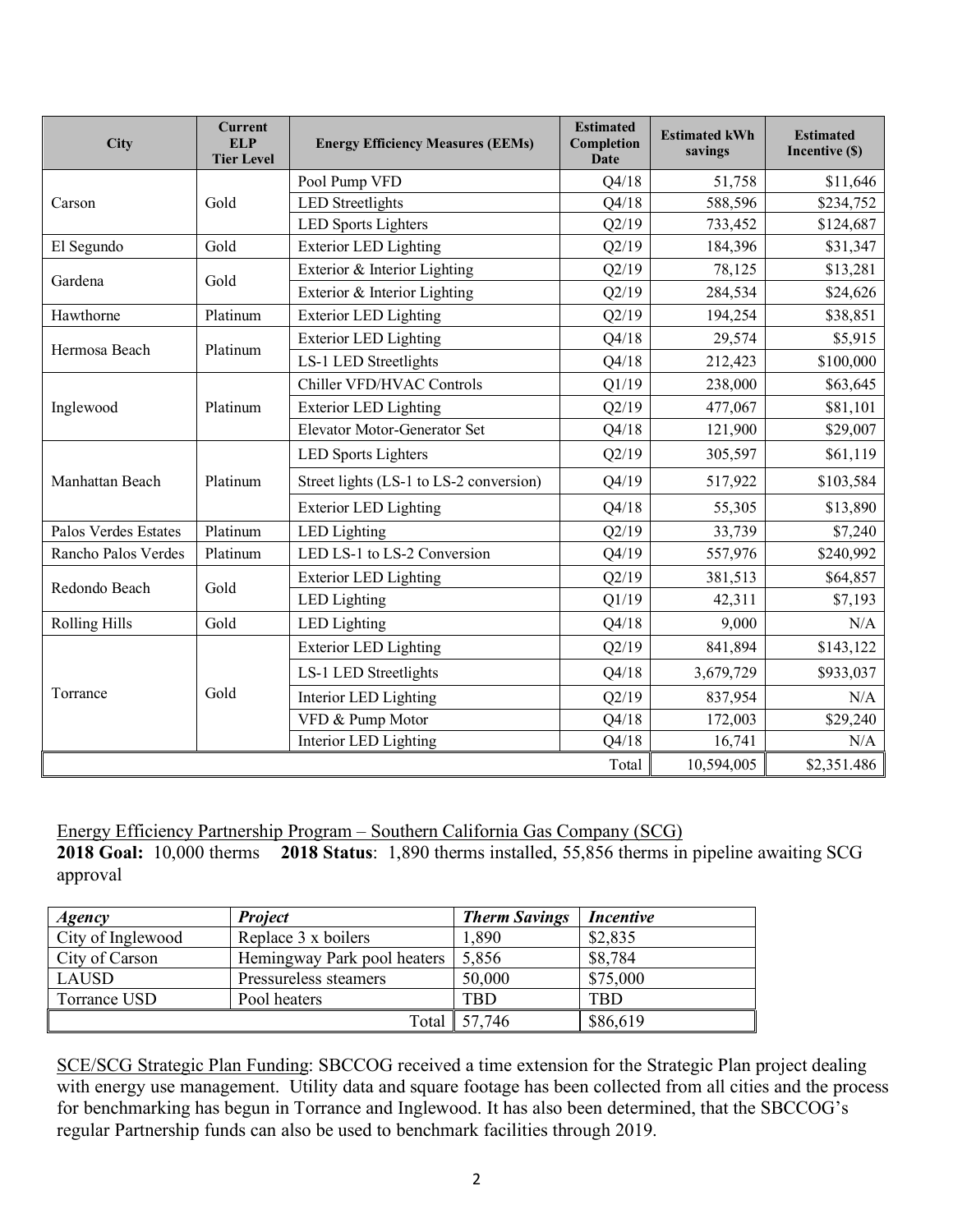HERO – PACE: SBCCOG continues to promote PACE financing for homeowners. The spreadsheet below covers the activity from each South Bay members' jurisdiction since the launch date through November 2018. Proceeds from HERO for  $2018 \text{ Q}3 = $637.35$ . Proceeds for  $2018 \text{ Q}4$  are expected in January 2019. Total since program start in 2014 = \$29,246.16. Payments to SBCCOG are based on HERO programs that are completed in the South Bay. Activity through November 2018 is listed below:

|                              |                    | Eligible           | <b>Total</b>        |                     |                        |                 |                      |            |                |       |                  |                  |                   |                       |
|------------------------------|--------------------|--------------------|---------------------|---------------------|------------------------|-----------------|----------------------|------------|----------------|-------|------------------|------------------|-------------------|-----------------------|
|                              |                    | <b>Housing</b>     | <b>Applications</b> | <b>Applications</b> |                        | Funded          |                      | Jobs       |                |       |                  | Solar kW         | <b>Annual kWh</b> | <b>Annual CO2</b>     |
| <b>Member</b>                | <b>Launch Date</b> | Units <sup>*</sup> | <b>Received</b>     | Approved            | <b>Approved Amount</b> | <b>Projects</b> | <b>Funded Amount</b> | Created*** | <b>Energy</b>  | Water | <b>Renewable</b> | <b>Installed</b> | Saved             | <b>Reduced (Tons)</b> |
| Carson                       | 5/23/14            | 21,478             | 1,989               | 1,302               | \$91,454,067           | 742             | \$19,156,160         | 173        | 1,251          | 72    | 187              | 436              | 4,610,123         | 1,128                 |
| El Segundo                   | 5/23/14            | 4,227              | 54                  | 45                  | \$7,715,419            | 25              | \$639,286            |            | 3 <sub>C</sub> |       |                  | 18               | 168,929           |                       |
| Gardena                      | 5/23/14            | 12,413             | 701                 | 463                 | \$32,114,047           | 257             | \$6,406,311          | 58         | 419            | 27    | 42               | 82               | 1,241,067         | 302                   |
| Hawthorne                    | 5/23/14            | 11,772             | 551                 | 392                 | \$30,988,964           | 226             | \$5,162,906          | 47         | 354            | 12    | 42               | 79               | 1.148.983         | 280                   |
| Hermosa Beach                | 5/23/14            | 6,514              | 55                  | 40                  | \$8,413,706            | 19              | \$395,206            |            | 20             |       |                  | 23               | 93,199            | 25                    |
| Inglewood                    | 5/23/14            | 19,071             | 1.342               | 886                 | \$62,494,647           | 489             | \$12,754,353         | 115        | 804            | 54    | 48               | 111              | 2,323,891         | 561                   |
| Lawndale                     | 5/23/14            | 5,272              | 159                 | 104                 | \$8,169,174            | 51              | \$1,367,357          | 12         | 89             |       | 12               | 30               | 287,827           | 72                    |
| Lomita                       | 5/23/14            | 4,619              | 115                 | 93                  | \$8,855,153            | 48              | \$1,187,680          | 11         | 77             |       |                  | 39               | 325.422           | 80                    |
| Manhattan Beach              | 5/25/15            | 12,444             | 92                  | 81                  | \$18,235,351           | 41              | \$1,346,576          | 12         | 70             |       | 26 <sub>1</sub>  | 93               | 442,439           | $115$                 |
| Palos Verdes Estates         | 5/28/15            | 5,123              | 38                  | 34                  | \$7,516,281            | 10              | \$527,780            |            | 16             |       |                  |                  | 78,276            | 20                    |
| Rancho Palos Verdes          | 5/23/14            | 14,837             | 218                 | 192                 | \$31,037,532           | 89              | \$2,490,441          | 22         | 139            |       | 20               | 71               | 690,391           | 167                   |
| Redondo Beach                | 3/24/15            | 20,477             | 189                 | 155                 | \$20,585,717           | 79              | \$1,561,997          | 14         | 115            |       | 18               | 37               | 445,647           | 109                   |
| <b>Rolling Hills</b>         | 5/23/14            | 706                |                     |                     | \$1,631,678            |                 | \$119,637            |            |                |       |                  |                  | 995               |                       |
| <b>Rolling Hills Estates</b> | 5/23/14            | 3,104              | 46                  | 40                  | \$7,727,160            | 23              | \$868,135            |            | 29             |       | 10 <sub>1</sub>  | 46               | 210.979           | 55                    |
| Torrance                     | 5/23/14            | 37,971             | 741                 | 601                 | \$65,072,097           | 336             | \$7,752,088          | 70         | 48C            | 32    | 106              | 258              | 2,079,128         | 514                   |
| <b>Total</b>                 |                    | 180,028            | 6,296               | 4,434               | 402,010,993            | 2,437           | 61,735,915           | 556        | 3,895          | 238   | 547              | 1,335            | 14, 147, 297      | 3,468                 |

\* Eligible housing units based off Total Single Family Homes minus 5 units or more from the Department of Finance City/County Population and Housing Estimates, 1/1/2013. \*\*\* 1 job for every \$117,000 invested.

# YGRENE – PACE:

The SBCCOG also receives funding for Ygrene activities in the South Bay in return for promoting PACE. Ygrene payments to the SBCCOG for 2018 through Q3 are \$1,401.49 with a total of \$7,889.35 since 2016 when the program started. Payments to SBCCOG are based on Ygrene programs that are completed in the South Bay. Activity through November 2018 is listed below:

| <b>District</b> | # of | Jobs    | Solar KW  | Gallons of | Annual      | Economic        | Lifetime CO2   | Lifetime   | Annua  | Annual CO <sub>2</sub> |
|-----------------|------|---------|-----------|------------|-------------|-----------------|----------------|------------|--------|------------------------|
|                 | Apps | Created | Installed | Water      | Gallons of  | <b>Stimulus</b> | Reduced or     | <b>KWh</b> | l kWh  | Reduced or             |
|                 |      |         |           | Saved      | Water Saved |                 | Abated (Mtons) | Saved      | Saved  | Abated                 |
|                 |      |         |           |            |             |                 |                |            |        | (Mtons)                |
| Hawthorne       | 4    |         |           |            |             | \$38,800        | 19             | 110,858    | 3,695  | 0.62                   |
|                 |      |         |           |            |             |                 |                |            |        |                        |
| Inglewood       | 5    | 3       | 72        | 0          | 0           | \$559,400       | 269            | 1,598,29   | 53,860 | 9.05                   |
|                 |      |         |           |            |             |                 |                | 5          |        |                        |
|                 |      |         |           |            |             |                 |                |            |        |                        |
| Total           | 9    | 3       | 72        |            |             | \$598,200       | 287            | 1,709,15   | 57,555 | 9.67                   |
|                 |      |         |           |            |             |                 |                | 3          |        |                        |
|                 |      |         |           |            |             |                 |                |            |        |                        |

# CA Green Business Network (CAGBN) & South Bay Green Business Assist Program (GBAP):

CAGBN - The SBCCOG team continues to conduct outreach business walks and work with businesses to achieve certification for programs in Torrance and Hawthorne. During the month of December, SBCCOG staff conducted 5 assessments for businesses in Torrance and 5 in Hawthorne. Appointments have been confirmed for 2 additional business assessments in January. In January, the SBCCOG team will meet with Torrance and Hawthorne City staff to coordinate with their local cable to film the presentation of the CAGBN decals for the businesses who have achieved green certification status.

As businesses are certified in the CAGBN, they also become GBAP participants. GBAP by city: Torrance (44), Lawndale (26), Hawthorne (21), Redondo Beach (16), El Segundo (15), Gardena (15), Carson (12), Inglewood (10), Manhattan Beach (8), Palos Verdes Estates (7), Rancho Palos Verdes (7), Hermosa Beach (5), Rolling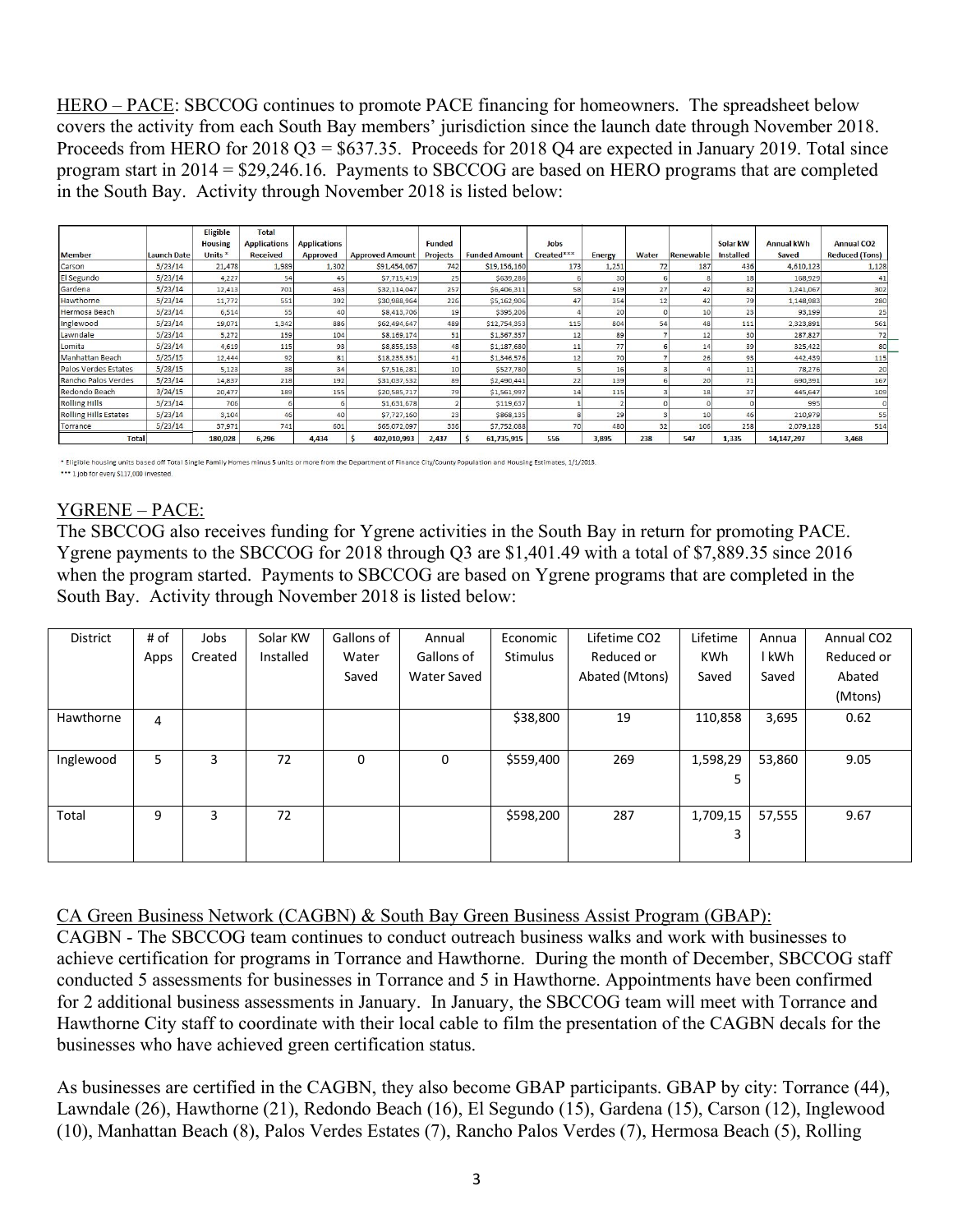Hills Estates (4), Lomita (3), Lennox (2), and Los Angeles County – Community of Westmont (1) for a total of **196** businesses in the program as of the end of December 2018.

### **Water Conservation**

West Basin Municipal Water District Programs (West Basin) *Contract year is Sept. 1, 2018 through June 30, 2019\* \*The West Basin contract is for 10 months to align with the SBCCOG July 1 – June 30 fiscal year.* 

### Task 1. Educational Outreach Support

#### *Exhibit Events*

*Contract goals:* 100 exhibit events, presentations, etc. *Status of goal:* completed 30 exhibit events, presentations, etc.

### *Water Bottle Filling Station Program*

*Contract goals:* To assist with identifying locations for stations. *Status:* Public sites are eligible to install two (2) water bottle filling stations for the same Tax ID # (changed from only one allowed in previous funding cycle). In January, SBCCOG staff will reach out to cities and public agencies that have not yet applied for this program.

### Task 2. Support for Workshops & Events

# *Educational Classes*

*Contract goals*: minimum of 5 and a maximum of 8 *Status of goals*: 2 completed; 2 scheduled SBCCOG staff worked in conjunction West Basin staff to schedule Landscape Transformation classes (MWD class offering). 2 classes are scheduled for January and March 2019.

#### *Rain Barrel Giveaway*

#### *Contract goal*: 5

*Status of goal*: 1 completed; 3 scheduled

Three rain barrel giveaway events have been scheduled in January, February, and March 2019. In December, SBCCOG staff continued to reach out to Los Angeles Southwest College as a potential host site for the April event.

#### *Greywater Workshops*

*Contract goal*: 5 workshops *Status of goal*: 0 workshops completed SBCCOG is working with West Basin staff to finalize locations and dates for the greywater workshops.

#### Task 3. Cash for Kitchens

*Contract goal*: target 200 commercial kitchens by Dec. 2019 this goal overlaps contract years *Status of goal*: 56 water surveys completed; No surveys were conducted in the month of December.

In December, SBCCOG staff dropped off faucet aerators to Manhattan Beach City Hall. SBCCOG is waiting for WBMWD staff to provide new program specifics.

#### Task 4. Disadvantaged Community (DAC) Water-Energy Initiative Program (Clothes-Washer)

*Contract goal:* provide outreach to DAC communities within West Basin's service area and provide free installation of 500 high-efficiency showerheads, 1,500 faucet aerators, and 500 clothes washers.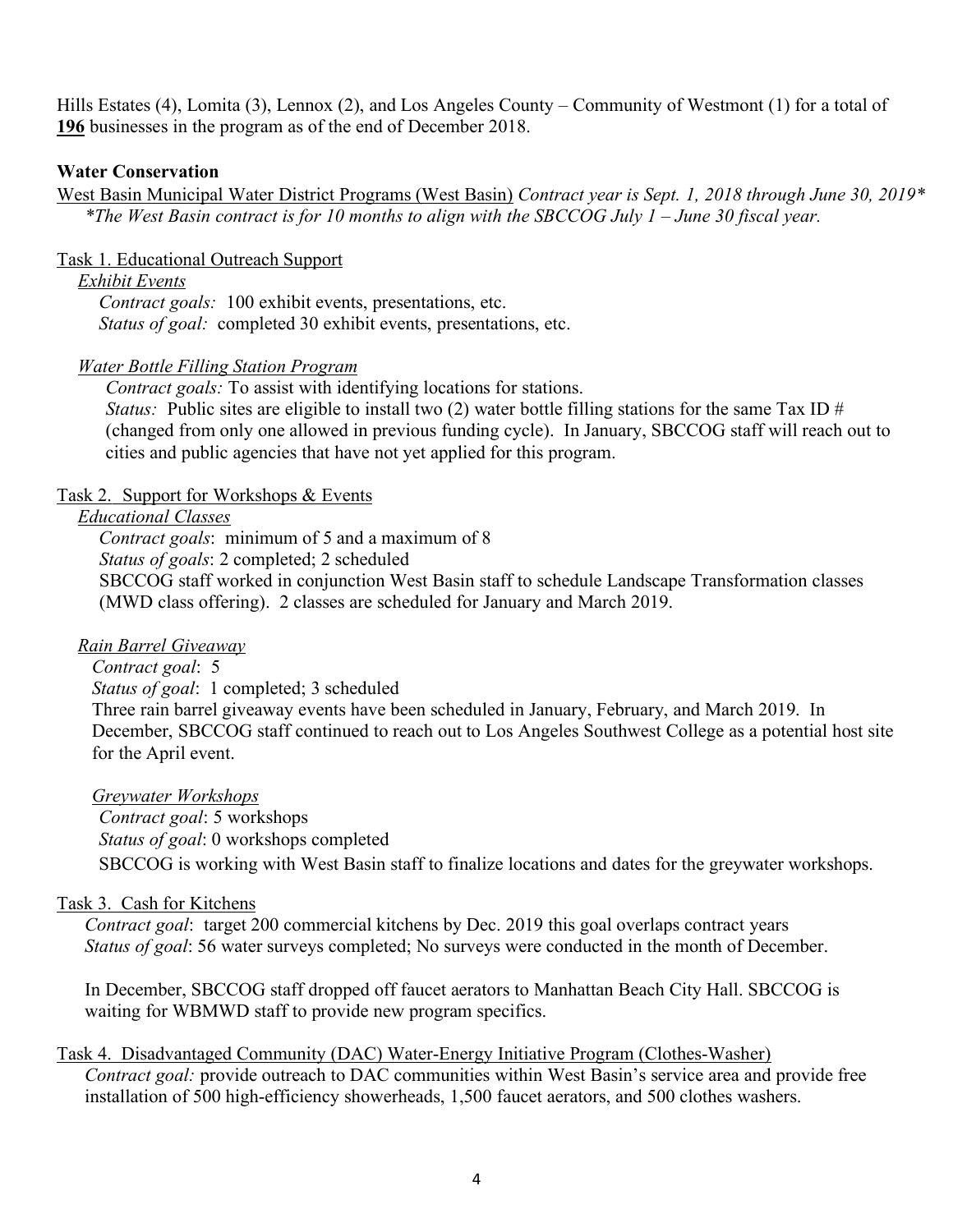*Status of goal*: SBCCOG staff will be assisting West Basin with this program when it is rolled out in the next 2 months. West Basin is developing the application process and identifying a company to deliver the washing machines to qualified households. SBCCOG staff has continued to identify potential contacts.

Torrance Water *Contract year is July 1, 2018 through June 30, 2019*

Task 1: Support for educational classes (California Friendly Landscape Training (CFLT) or Turf Removal (TR) Class and community events *(This goal is dependent upon Torrance establishing classes).*

*Contract goal:* as requested *Status of goal:* 7 CFLT/TR/Greywater classes completed. A CFLT class was held on December 1st at West High School. Torrance has scheduled 1 class per month between January and May 2019.

# Task 2: Cash for Kitchens

*Contract goal:* 10 new commercial kitchens; 10 follow-up site visits *Status of goal: 2* follow-up site visits completed. Staff continues to identify kitchens in Torrance.

Water Replenishment District of Southern California (WRD) *Contract year is March 21, 2018-June 30, 2019.*  Ongoing promotion of WRD programs continues through the SBCCOG's information kiosk, e-newsletters, and other social media channels for the month of December. Assisted WRD staff with requested information re: environmental justice groups in the South Bay.

Sanitation Districts of LA County (LACSD) *Contract year is January 1-December 31, 2018 Contract goals*: Schedule up to 5 Sanitation Districts-related presentations -**GOAL MET** *Status of goals*: 4 have been completed (10/9/18, 11/01/18, 11/05/18, 12/05/18) and 1 has been scheduled (Feb.).

Los Angeles Department of Water and Power (LADWP) *Contract year is January 1-December 31, 2018 Contract goals*:

- 8-12 targeted special exhibit events; *Status of goal*: 9 completed; SBCCOG staff had an exhibit table at the San Pedro Farmers Market in December. **- GOAL MET**
- 1 training for SBCCOG Volunteers on LADWP programs; *Status of goal*: Training 3/15/18 **GOAL MET**
- 6-8 commercial kitchens to be identified for water assessments and conservation training; *Status of goal*: 6 water surveys completed. Two water surveys were conducted in December in San Pedro. - **GOAL MET**

# **Transportation**

Vanpool Program (*Contract period Feb. 1, 2013 – June 30, 2019*) *Contract goals*: 72 outreach events; 18 information/formation meetings *Status of goals*: 279 outreach events **- GOAL MET**: 18 information/formation meetings **- GOAL MET**

In December, collateral materials were distributed at four SBCCOG outreach events. SBCCOG staff's outreach efforts focused on year-end follow-up and status reports with perspective and targeted organizations for vanpool formation. Staff drafted plans for 2019 outreach activities – including a demonstration and test for a virtual vanpool formation meeting (with the City of Torrance employees). A draft scope of work/budget for a new Metro TDM Outreach Contract was sent to Metro staff for review.

# Metro Express Lanes (MEL) *(Contract period Aug. 1, 2015 – Jul. 31, 2019)*

*Contract goal*: 30 outreach events; 2 presentations *(This goal is dependent upon the availability of the mobile van).*